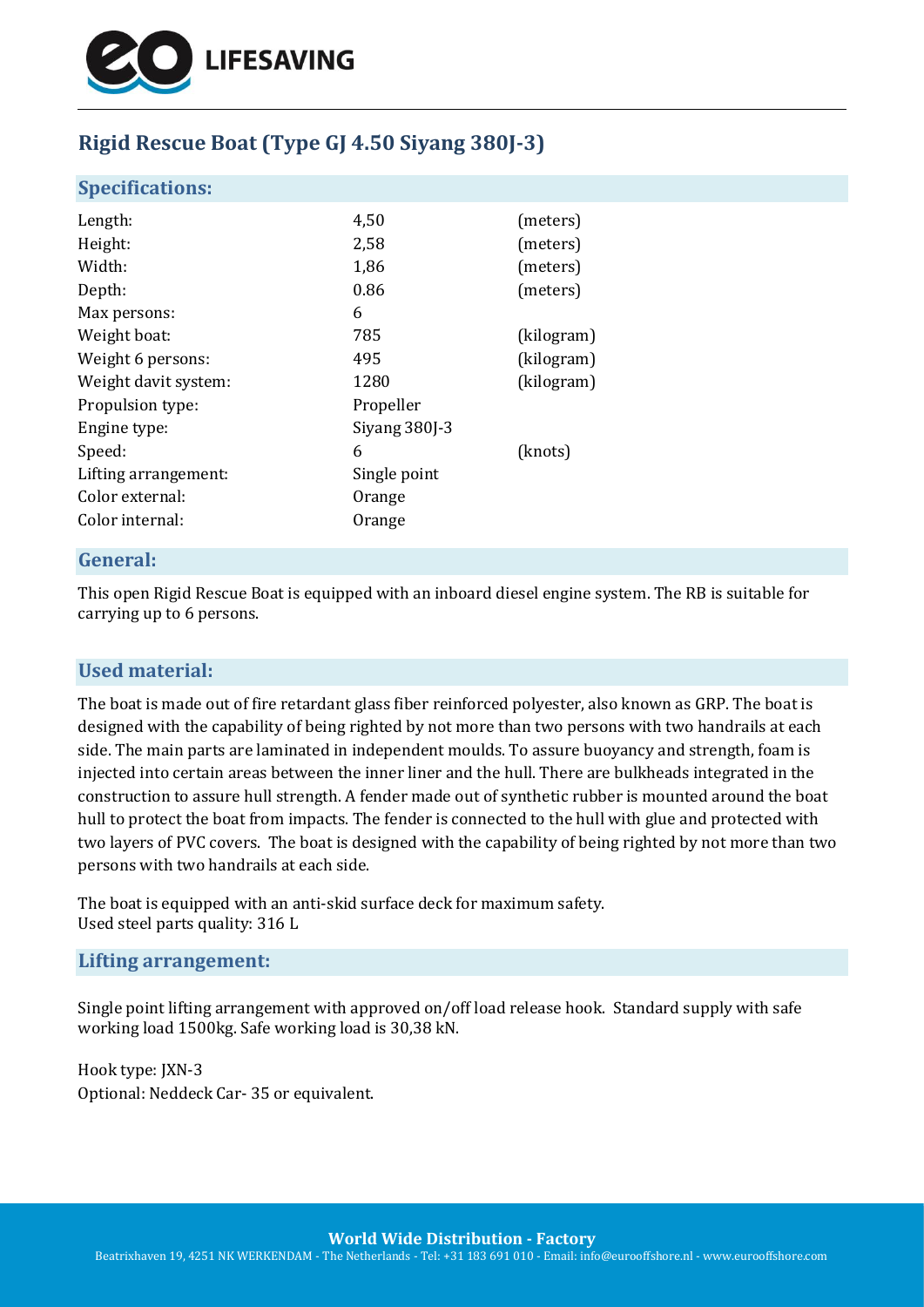

# **Engine specifications:**

The GJ 4.50 Siyang 380J-3 is equipped with one Siyang 380J-3 4 stroke engine or equivalent. The engine meets the requirements of 1996 amendments to SOLAS 1974 and LSA Code. Classification Society also approves the engines installed.

Model: 50 Siyang 380J-3 4 stroke Power: 17,70 kW Fuel: Diesel Fuel capacity: 50 ltr Starting method: Electrical/Manual operating

#### **Fuel:**

There is sufficient fuel for 4 hours operation at a speed of 6 knots.

# **Propeller:**

There is a propeller protection guard installed.

# **Equipment:**

The equipment required by LSA regulation is provided. The painter release hook is fitted at the bow, buoyant lifelines and grips are fitted on both sides.

# **Equipment (electrical):**

The boat is equipped with various electrical equipment, which are all controllable by a battery switch panel near the stern. Standard supply is a 42V battery charger, charging the two independent 12V batteries.

- Position indicating light for stern light / SB PS light
- Handheld search light
- Compass
- One extra battery

Electric equipment is according to IP 56 standard.

# **Operation:**

The main operation of the boat is carried out from the manual operated handle of the engine fitted at the stern. The following equipment is fitted on the console:

- Cable steering gear
- Hand held search light
- Compass
- Painter release device
- Position light
- SOLAS rescue equipment set